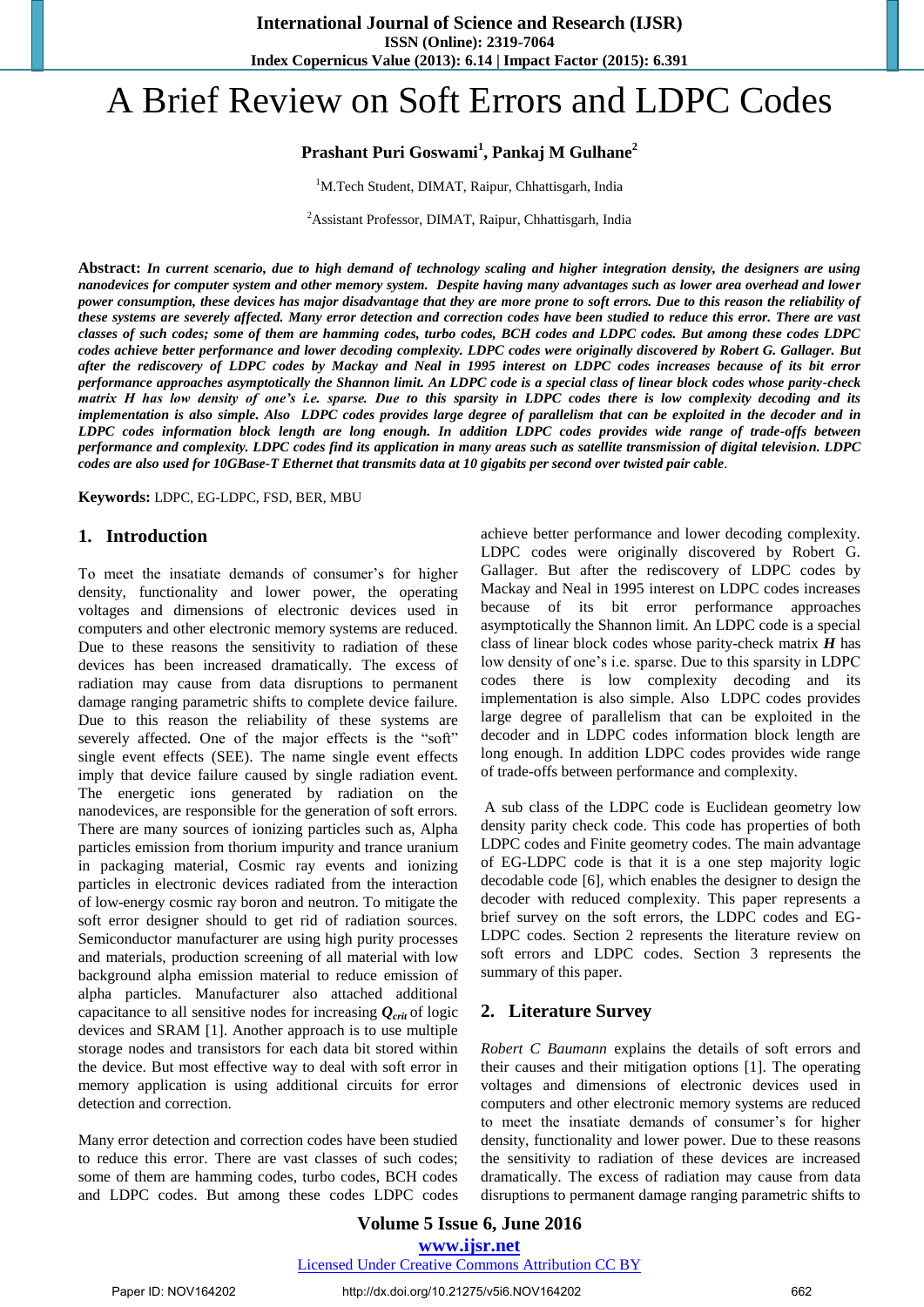## **International Journal of Science and Research (IJSR) ISSN (Online): 2319-7064 Index Copernicus Value (2013): 6.14 | Impact Factor (2015): 6.391**

complete device failure. One of the major effects is the "soft" single event effects (SEE). The name single event effects imply that device failure caused by single radiation event. When the data state of flip-flop, latch, and register or memory cell are reversed or flipped due to the charge disturbances caused by radiation event, then the soft error occurs. This error is known as soft error because in this event the radiation does not damage the circuit permanently, when we write a new data on that particular bit, the device stores it correctly. Such type of error, soft error, is also known as single event upset (SEU). When the energy of radiation event is high then more than one bit may be affected, these creates a multi-bit upset (MBU).

The energetic ions generated by radiation are responsible for the generation of soft errors, i.e. disturbances and its magnitude depends on the ion's linear energy transfer (LET). The energy and mass of the particle and the material in which ion is travelling decides the LET. Higher LET appears in more energetic and massive particle in denser materials. Due to this movement of ions, charges are collected at junction of semiconductor devices, which occurs within a few microns of the junction and depends on types of ion, its trajectory and its energy over the path near or through the junction.

When the radiation event occurs, then energetic ions generated and due to which, a cylindrical track of electron hole pair having submicron radius and very high carrier concentration is formed. The whole process can be explained as: When the resultant ionization track lying across or approaches the depletion region carriers are collected rapidly by the electric field resulting in a large voltage/current transient at that node. Due to this event there is a concurrent disruption of the potential into funnel shape. This funnel by the extension of high field depletion region dipper into the substrate enhances the efficiency of the drift collection. The funnel size is substrate doping function, i.e. the distortion increases when substrate doping decreases. Additional charge is accumulated by electron diffusion into depletion region for long time, until all excess carriers have been collected, recombined or diffused away from the junction area. When this event occurs away from the junction, smaller amount of charge will be collected and chance of occurrence of soft error reduced.

The magnitude of collected charge  $(Q_{coll})$  depends on factors such as substrate structure, size of the devices, device doping, biasing of various circuit nodes, type of ions, and its trajectory, and its energy, state of the device and initial position of the event with the device. The device sensitivity not only depends on the collected charge (*Qcoll*) but also on critical charge (*Qcrit*) is defined by operating voltage, node capacitance and strength of feedback transistor. In simple isolated junction, soft error occurs if a radiation event appears close enough to a sensitive node, i.e. when  $Q_{coll}$  > *Qcrit* otherwise soft error will not occur.

*Michael A. Bajura et al.;* represented the hardening approach to reduce the soft error rates [2]. Two approach of hardening is given which are critical circuit based hardening and system based hardening. In first method, both the memory array's control structure designs and individual memory cell are hardened by layout circuit radiation hardening by design (RHBD) technique or custom radiation hardened by foundry processes. In the circuit based hardening approach the BER of the SRAM is approximated by the individual or physical BER of memory cell and system design. The power, speed and area requirements are more in this approach. But due to process generating scaling the technological gains are as expected.

In second approach of hardening, the periodic scrubbing of memory, i.e. periodic memory error checking and error correcting codes (ECCs) are used to enhance the effective bit error rate of a system over its physical bit error rate. This method requires a proper balance between scrubbing rate SEU-induced mechanisms, physical cell BERs and ECC redundancy that can increase the usage of power. He also suggested an advanced method that is a hybrid design, which hardens only the control circuits of the memory array by use of RHBD circuit and layout techniques and ECC. These approach intact the technological scaling, the commercial density and intrinsic physical BER of memory cell. The bit interleaving, ECCs and memory scrubbing are used in this approach to lower the overall effective BER with no use of custom radiation hardened foundry process.

*Shalini Ghosh and Patrick D. Lincoln* proposed a method to sort out the issue of soft errors [3]. In that paper, a special variant of low density parity check codes (LDPCs), which is Euclidean geometry low density parity check (EG-LDPC) codes is proposed. The EG-LDPC codes are capable of correcting the soft errors dynamically. Sparsity is one of the properties of EG-LDPC codes which enable the dynamic adjustment of the error correcting capacity to improve the system performance.

The error correcting system uses for nanodevices must have following properties:

- a) To handle the high soft error rates, the error correcting system should have high error detection and correction capability.
- b) To synthesize the encoder and decoder by using simple modular hardware, they should have sparse modularity.
- c) To make balance between system performances and error correction, they must have dynamic error correcting capabilities, when there is a variable fault rate.

In Euclidean geometry LDPC codes *H* matrix can be interpreted as incidence matrix in a finite geometrical space spanned by m-tuples over  $GF(2^s)$ . This code is one step majority logic decodable code, so there is no need of complex iterative decoder. EG-LDPC code enables us to correct the errors dynamically, because their parity check matrix and encoder have regular modular structure. This modularity is possible in EG-LDPC codes because EG-LDPC codes are sparse in nature.

*Shalini Gosh and Patrick D Lincoln* also presented that it is possible to correct errors online by using EG-LDPC codes [4]. Due to systematic structure of type-I EG-LDPC code and modular structure of parity check matrix of type-II EG-LDPC codes, dynamic error correction is possible. Also the

## **Volume 5 Issue 6, June 2016**

## **www.ijsr.net**

## Licensed Under Creative Commons Attribution CC BY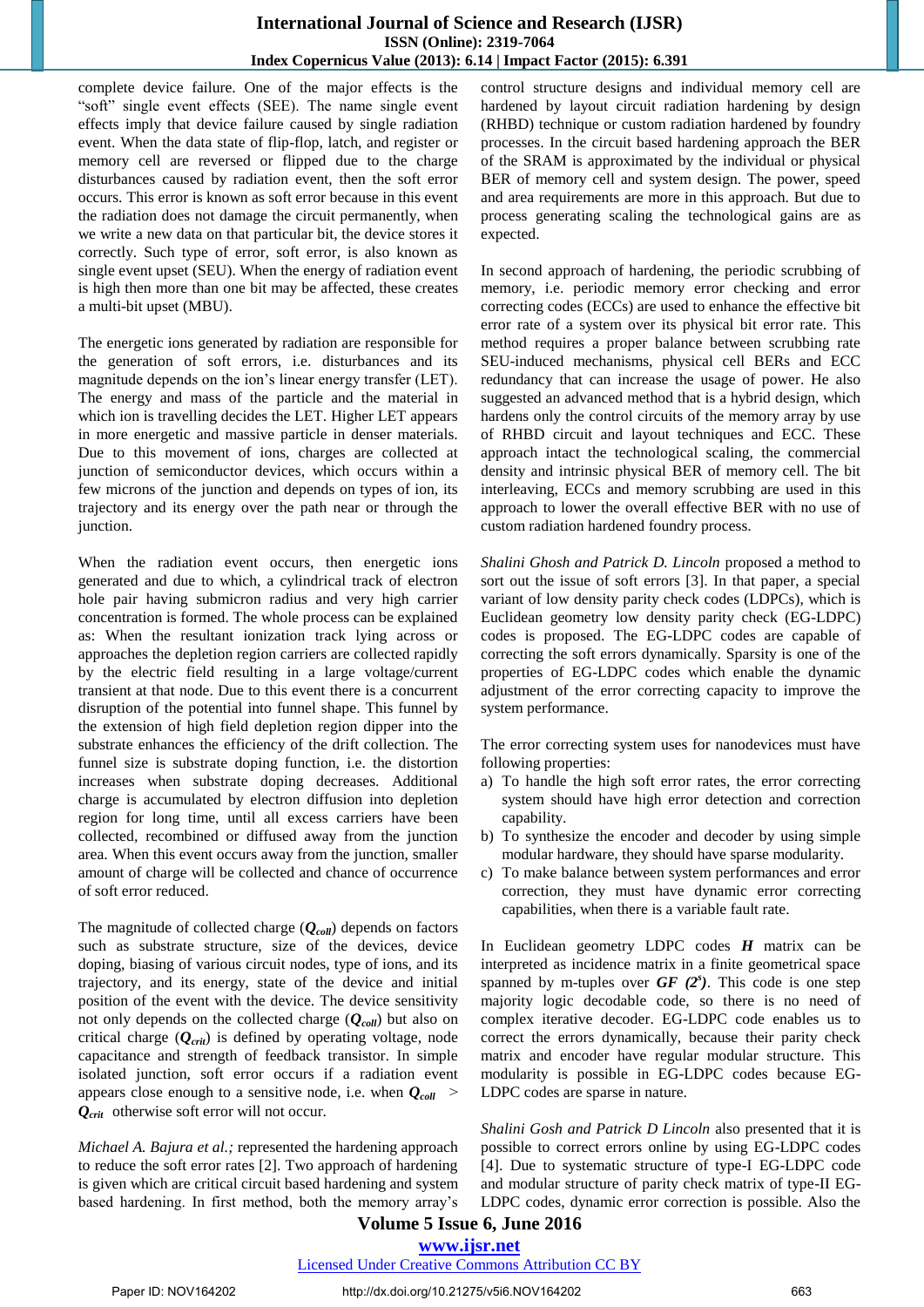#### **International Journal of Science and Research (IJSR) ISSN (Online): 2319-7064 Index Copernicus Value (2013): 6.14 | Impact Factor (2015): 6.391**

implementation of EG-LDPC decoder using nanoscale hardware is easy because of sparseness in EG-LDPC codes. They give the details of properties of LDPC and EG-LDPC codes. A finite Euclidean geometry has following advantages:

- a) The structure  $EG(m, 2^s)$  makes it easier to construct *H* matrices of LDPC. This structure facilitates the designer to design *H* matrix efficiently for any memory size by using *GF* operation.
- b) Due to regular structure of EG-LDPC codes, it is not necessary to use iterative decoding because in this case the LDPC codes are multistep majority logic decodable. This property makes the decoding fast.

They also suggested that by using ML decoding, the number of errors *e* can be corrected when  $e < \gamma/2$ , where  $\gamma$  is the number of syndrome equations. But if  $e > \gamma$ , then this ML decoding algorithm fails. To handle this situation another improved approach of ML decoding is used which uses the bit flipping algorithm. The bit flipping algorithm uses simple comparison, sum and majority operations and is therefore easier to implement using nano-PLA.

*Helia Naeimi and Andre Dehon* introduced the reliable memory system that can tolerate multiple transient errors in the memory words as well as transient errors in the encoder and decoder (corrector) circuitry [5]. They suggested a fault secure detector (FSD) error correcting codes (ECC), which can be used for any ECC. They introduced FSD-LDPC code. FESD-LDPC code can tolerate up to 33 errors in each memory word or supporting logic that requires only 30% area overhead for memory blocks of 10kbits or larger, so the larger codes can achieve higher reliability and lower area overhead [5].

There are many codes like Hamming codes that can be used to protect memory systems against transient upset of data bits, but the problem with these codes is that they only corrects the errors in the memory word. They cannot correct the errors in the encoder, decoder and other supporting logics. These supporting logic devices are not immune to soft errors. So there is a need of an error correcting code that can secure this supporting logic also from the transient faults. So they proposed such a system. They used Euclidean geometry and projective geometry codes to design fault secure detector. These codes have following properties:

- a) For memory application the required encoder and decoder have low latency.
- b) By using these codes, it is possible to design a fault secure detector, which allows fault tolerant in supporting logic of memory system.

In there suggested system the fault secure detector unit checks the output of the encoder and the corrector circuitry and if there is any error in the output of either of this unit, that unit has to redo the operation to generate the correct output vector [5]. By using such an operation known as detect –and –repeat, it is possible to correct transient errors in supporting logic circuitry such as encoder and decoder.

error correction is possible in the existing system. But the author guarantees that the system can correct error combination as long as  $e_m \leq E$ ,  $e_e + e_{de} \leq D$  and  $e_m + e_c + e_{de}$  $\leq D$ , where  $e_{de}$  and  $e_{de}$  are the number of errors in two separate detectors , monitoring, the encoder and corrector unit and *D* and *E* are maximum number of error bits that the code can detect and correct.

Based on the hyper plane of the two different dimensions in the finite geometries, *Heng Tang et al.;* presented a new approach for construction of codes, which results in three classes of low density parity check codes and a class of multistep majority logic decodable codes [6]. LDPC codes, when decodes iteratively, gives near Shannon's limit performance. Also there is another class of codes known as finite geometry codes. Finite geometry code has good minimum distance and its decoding is simple when decoded with majority logic. Finite geometry codes are constructed based on geometries over finite field [6]. By using the properties of both codes, LDPC and finite geometry codes, another class of code was discovered known as finite geometry LDPC code. The construction of finite geometry LDPC code is based on points and lines of finite geometries. The tanner graph of finite geometry codes is free of cycles of length 4 and also they have good minimum distance. Because of these properties, finite geometry codes give good performance with iterative decoding using the sum product algorithm (SPA) and perform close to Shannon's limit. In these codes the constructions of codes are done algebraically, also these codes are either cyclic or quasi cyclic [6]. Due to these reason the encoder of finite geometry LDPC codes can be implemented by feedback shift register in linear time. This codes can also decoded by majority logic decoding and gives high error performance, fast decoding and reduced decoding complexity.

*Shi-Fu Liu et al.;* presented a method for error detection for difference set cyclic code with majority logic decoding [7]. Majority logic decodable codes have capability to correct a large number of errors, so they are suitable for memory applications. But the problem with this code is that time required for decoding is large. They also suggested a method to reduce this decoding time, if there is no error in data read. In plain majority logic decoding the entire codeword bits is cyclically shifted to check the errors. If there is error in any of the codeword bit then that will be corrected by the corrector circuit. In their proposed technique all the codeword bits are cyclically shifted for correction of errors. If the size of the codeword will be small then there will not be any issue. But if the size of the codeword is large then time taken will be large in shifting all the codeword bits cyclically, for the detection and correction of errors. So they suggested a new approach to reduce this time. According to them if most word bits are error free, then we can stop decoding after three iterations. If no error was found in the first three iterations, then the decoding can be stopped. There is no need to check the remaining bits. But if error occurs in this three iterations, then corrector circuit corrects that error. So in this way the memory access time greatly reduced.

If  $e_m$ ,  $e_e$  and  $e_c$  is the number of errors in the memory, encoder and the corrector, and, if  $e_m \le E$  and  $e_e = e_c = 0$ , then

**Volume 5 Issue 6, June 2016**

**www.ijsr.net**

## Licensed Under Creative Commons Attribution CC BY